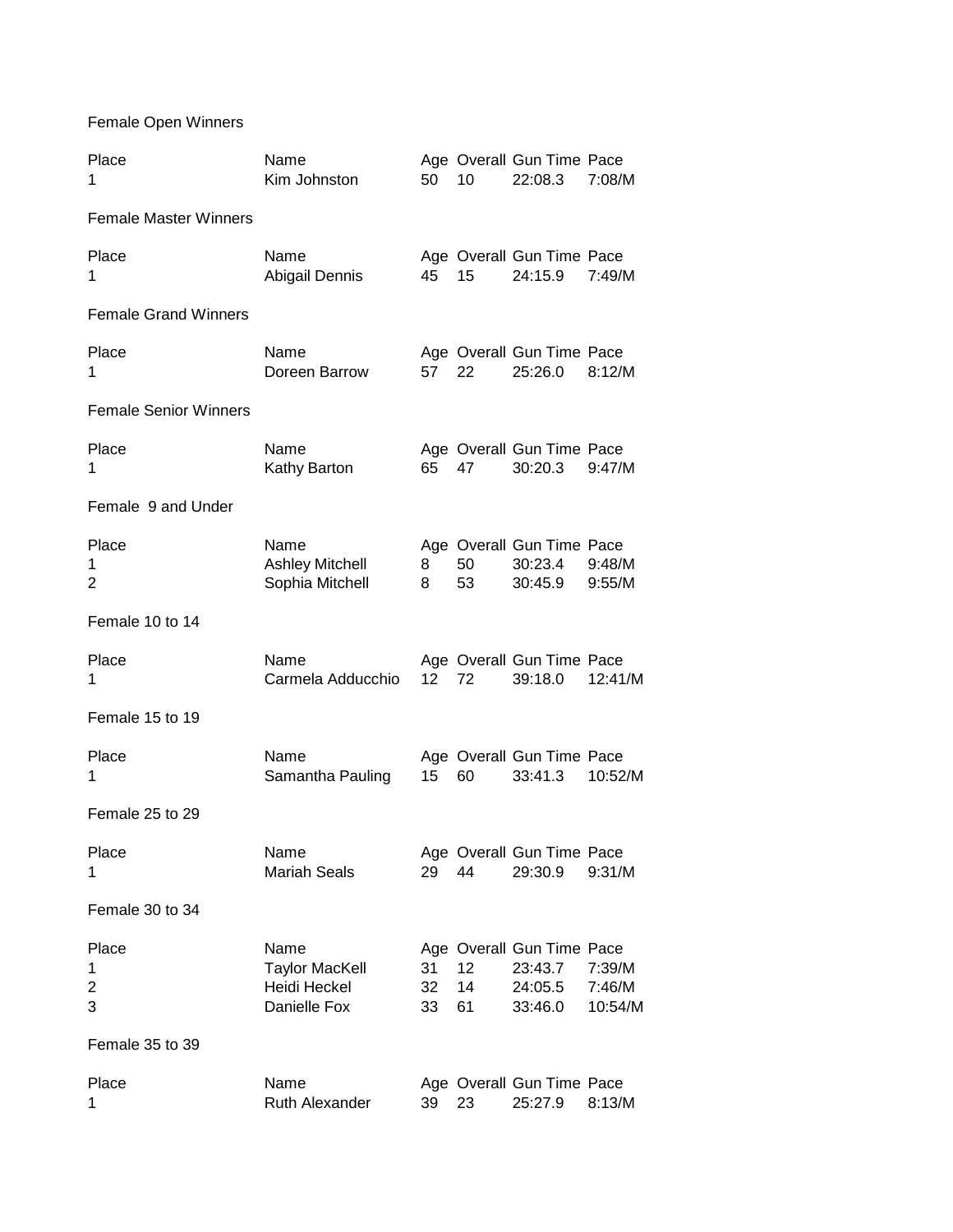| $\overline{\mathbf{c}}$<br>3<br>4           | <b>Heather Wells</b><br><b>Elizabeth Peck</b><br>Sara Adducchio                          | 38<br>39<br>39             | 45<br>48<br>73             | 30:13.8<br>30:20.4<br>39:19.2                                                    | 9:45/M<br>9:47/M<br>12:41/M                      |
|---------------------------------------------|------------------------------------------------------------------------------------------|----------------------------|----------------------------|----------------------------------------------------------------------------------|--------------------------------------------------|
| Female 40 to 44                             |                                                                                          |                            |                            |                                                                                  |                                                  |
| Place<br>1<br>2<br>3                        | Name<br><b>Alison Black</b><br>Kristin Schamel<br>Shelley Johnson                        | 43<br>41<br>43             | 25<br>33<br>67             | Age Overall Gun Time Pace<br>25:42.7<br>27:38.0<br>36:40.4                       | 8:17/M<br>8:55/M<br>11:50/M                      |
| Female 45 to 49                             |                                                                                          |                            |                            |                                                                                  |                                                  |
| Place<br>1<br>2<br>3                        | Name<br><b>Crystal Barton</b><br>Sundi Pauling<br>Elizabeth Stanze                       | 46<br>45<br>48             | 18<br>32<br>52             | Age Overall Gun Time Pace<br>24:56.0<br>27:32.4<br>30:40.9                       | 8:03/M<br>8:53/M<br>9:54/M                       |
| Female 50 to 54                             |                                                                                          |                            |                            |                                                                                  |                                                  |
| Place<br>1<br>$\overline{2}$<br>3<br>4<br>5 | Name<br>Samentha Lucas<br>Pam Mertz<br>Zara Rhome<br>Leanne Stiver<br>Elena Tuhy-Walters | 53<br>53<br>51<br>51<br>53 | 31<br>38<br>54<br>62<br>64 | Age Overall Gun Time Pace<br>27:32.1<br>28:28.0<br>30:57.0<br>33:46.1<br>35:03.5 | 8:53/M<br>9:11/M<br>9:59/M<br>10:54/M<br>11:18/M |
| Female 55 to 59                             |                                                                                          |                            |                            |                                                                                  |                                                  |
| Place<br>1<br>2<br>3                        | Name<br><b>Kimberly Neikirk</b><br>Margaret Hurley<br>Ronda Bennet                       | 55<br>58<br>57             | 27<br>37<br>56             | Age Overall Gun Time Pace<br>26:27.3<br>28:19.0<br>31:21.1                       | 8:32/M<br>9:08/M<br>10:07/M                      |
| Female 60 to 64                             |                                                                                          |                            |                            |                                                                                  |                                                  |
| Place<br>1                                  | Name<br>Claudia Hiestand                                                                 | 60                         | 58                         | Age Overall Gun Time Pace<br>31:34.1                                             | 10:11/M                                          |
| Female 65 to 69                             |                                                                                          |                            |                            |                                                                                  |                                                  |
| Place<br>1<br>$\overline{2}$<br>3           | Name<br><b>Eileen Cravens</b><br><b>Melodie Eads</b><br><b>Barb Ellwein</b>              | 65<br>68<br>65             | 51<br>59<br>70             | Age Overall Gun Time Pace<br>30:38.5<br>32:34.0<br>38:35.6                       | 9:53/M<br>10:30/M<br>12:27/M                     |
| Female 70 to 74                             |                                                                                          |                            |                            |                                                                                  |                                                  |
| Place<br>1                                  | Name<br>Peggy Lowman                                                                     | 72                         | 79                         | Age Overall Gun Time Pace<br>50:18.8                                             | 16:14/M                                          |

Female 75 to 79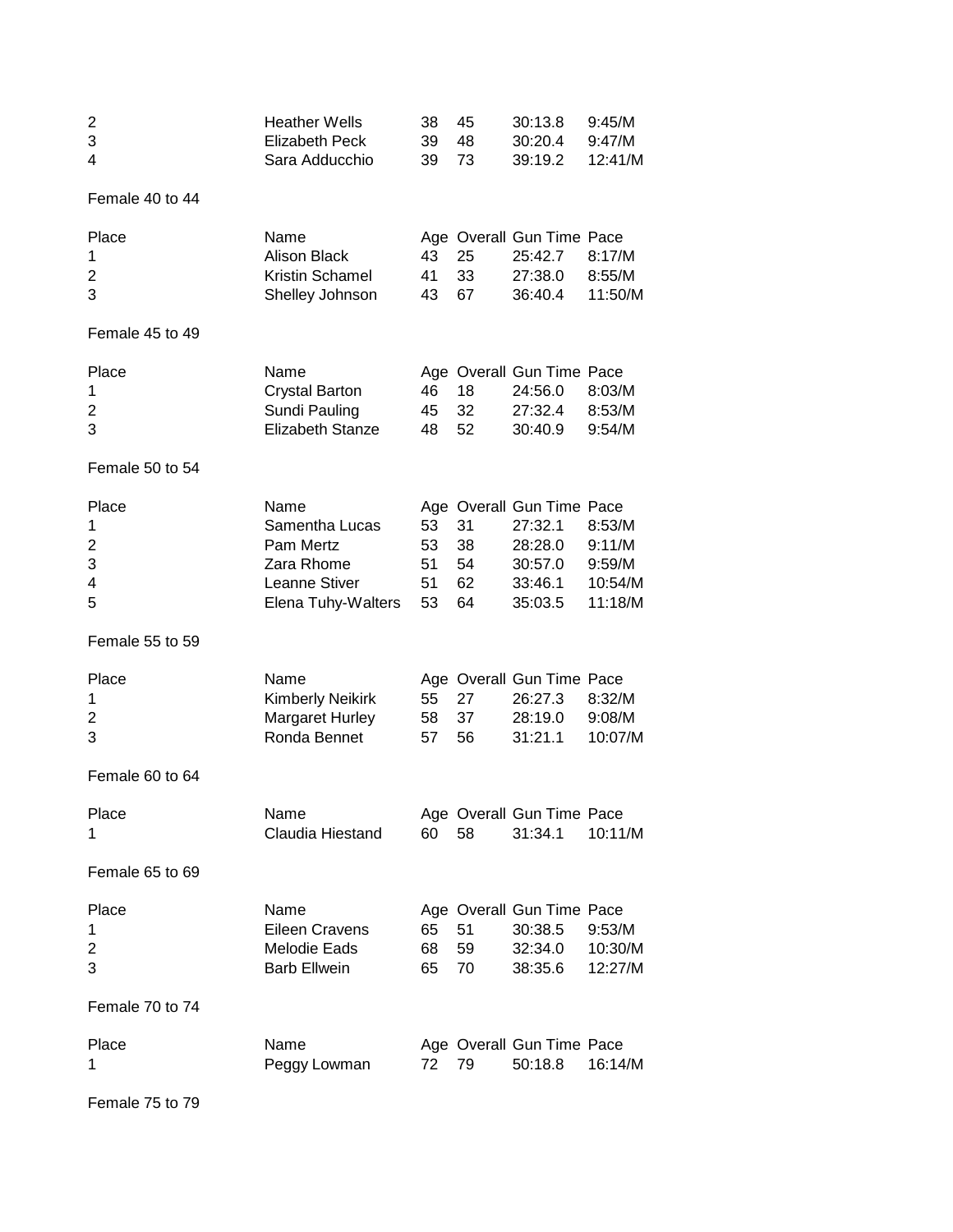| Place<br>1                 | Name<br>Kathleen Tiller                                        | 75             | 76           | Age Overall Gun Time Pace<br>45:03.8                       | 14:32/M                    |
|----------------------------|----------------------------------------------------------------|----------------|--------------|------------------------------------------------------------|----------------------------|
| Male Open Winners          |                                                                |                |              |                                                            |                            |
| Place<br>1                 | Name<br>Stephen MacKell                                        | 31             | 1            | Age Overall Gun Time Pace<br>18:38.6                       | 6:01/M                     |
| <b>Male Master Winners</b> |                                                                |                |              |                                                            |                            |
| Place<br>1                 | Name<br>David Black                                            | 44             | 2            | Age Overall Gun Time Pace<br>19:18.1                       | 6:14/M                     |
| <b>Male Grand Winners</b>  |                                                                |                |              |                                                            |                            |
| Place<br>1                 | Name<br><b>Tom Helfinstine</b>                                 | 56             | 4            | Age Overall Gun Time Pace<br>20:27.7                       | 6:36/M                     |
| <b>Male Senior Winners</b> |                                                                |                |              |                                                            |                            |
| Place<br>1                 | Name<br><b>Richard Barton</b>                                  | 68             | 20           | Age Overall Gun Time Pace<br>25:15.5                       | 8:09/M                     |
| Male 9 and Under           |                                                                |                |              |                                                            |                            |
| Place<br>1                 | Name<br><b>Connor Hiestand</b>                                 | 8              | 77           | Age Overall Gun Time Pace<br>46:22.6                       | 14:57/M                    |
| Male 10 to 14              |                                                                |                |              |                                                            |                            |
| Place<br>1<br>2            | Name<br><b>Quinn Harty</b><br>Benjamin Peck                    | 13<br>10       | 8<br>46      | Age Overall Gun Time Pace<br>21:24.3<br>30:19.3            | 6:54/M<br>9:47/M           |
| Male 20 to 24              |                                                                |                |              |                                                            |                            |
| Place<br>1                 | Name<br>Seth Wright                                            | 24             | 5            | Age Overall Gun Time Pace<br>20:43.3                       | 6:41/M                     |
| Male 35 to 39              |                                                                |                |              |                                                            |                            |
| Place<br>1<br>2<br>3       | Name<br>Peter Qumsiyeh<br>David Graham<br><b>Bradley Wells</b> | 36<br>38<br>39 | 7<br>9<br>19 | Age Overall Gun Time Pace<br>21:17.5<br>21:43.7<br>24:57.8 | 6:52/M<br>7:00/M<br>8:03/M |
| Male 40 to 44              |                                                                |                |              |                                                            |                            |
| Place<br>1<br>2            | Name<br>Chris Lightle<br>Mike Harty                            | 43<br>43       | 3<br>36      | Age Overall Gun Time Pace<br>20:11.4<br>28:03.7            | 6:31/M<br>9:03/M           |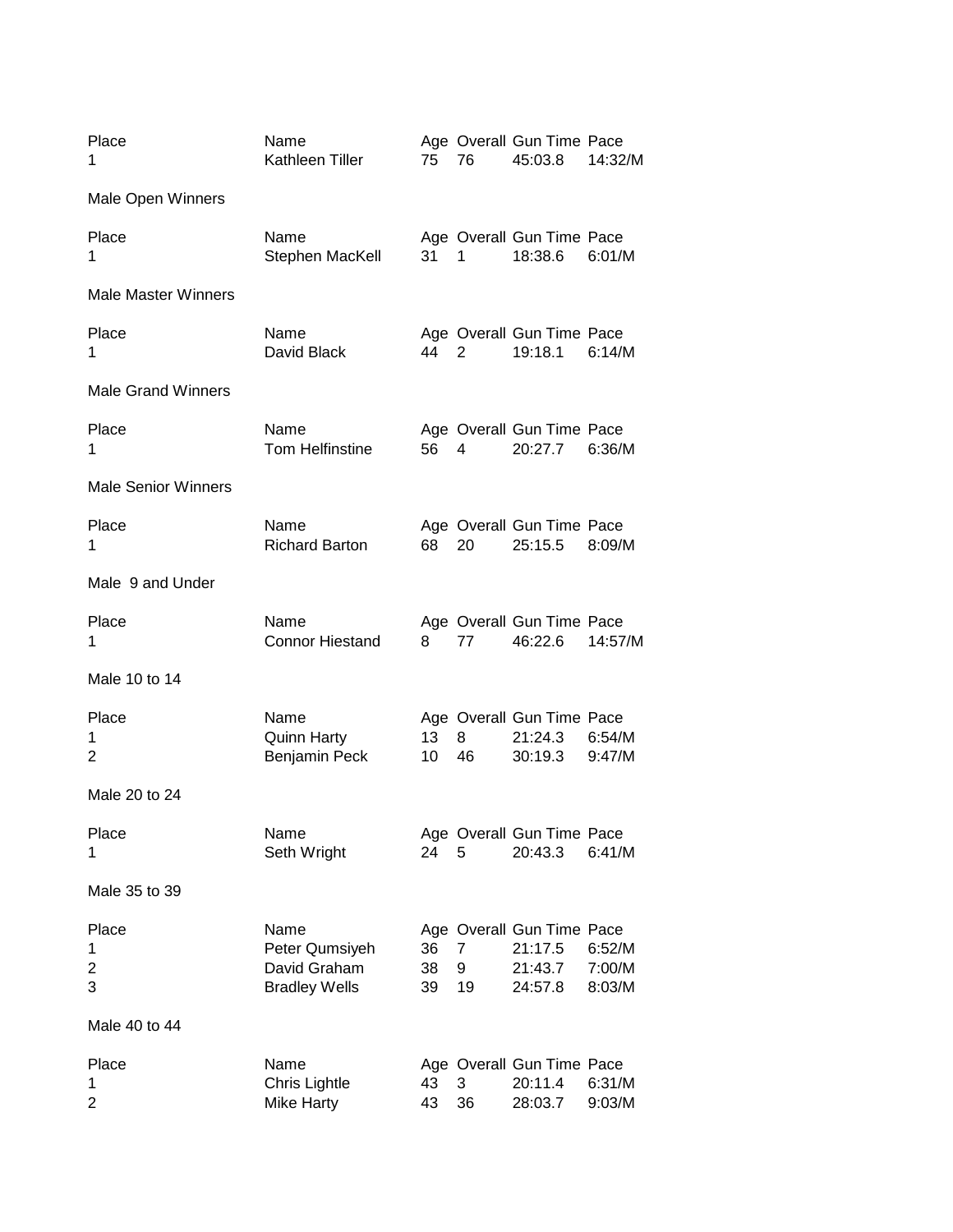| 3                                                                  | Nicholas Alexander                                                                                                                   | 42                                     | 80                                     | 52:20.6                                                                                                | 16:53/M                                                             |
|--------------------------------------------------------------------|--------------------------------------------------------------------------------------------------------------------------------------|----------------------------------------|----------------------------------------|--------------------------------------------------------------------------------------------------------|---------------------------------------------------------------------|
| Male 45 to 49                                                      |                                                                                                                                      |                                        |                                        |                                                                                                        |                                                                     |
| Place<br>1<br>$\overline{2}$<br>3<br>4<br>5<br>6<br>$\overline{7}$ | Name<br>Roy Jones<br><b>Boyd Gentry</b><br>Kevin Schamel<br>Jason Rogers<br>Jamie Johnson<br><b>Marshall Stafford</b><br>Peter Lucas | 45<br>47<br>45<br>48<br>45<br>46<br>47 | 13<br>16<br>30<br>39<br>41<br>42<br>74 | Age Overall Gun Time Pace<br>23:56.6<br>24:41.1<br>27:28.7<br>28:29.9<br>28:48.9<br>29:03.2<br>42:14.5 | 7:43/M<br>7:58/M<br>8:52/M<br>9:11/M<br>9:17/M<br>9:22/M<br>13:37/M |
| Male 50 to 54                                                      |                                                                                                                                      |                                        |                                        |                                                                                                        |                                                                     |
| Place<br>1<br>$\overline{2}$<br>3<br>$\overline{\mathbf{4}}$<br>5  | Name<br><b>Rick Birgel</b><br>Rob Lewis<br>Lawrence Chow<br><b>Steve Stearns</b><br>Joe Mitchell                                     | 50<br>50<br>50<br>50<br>53             | 11<br>17<br>29<br>43<br>57             | Age Overall Gun Time Pace<br>22:58.0<br>24:54.7<br>27:12.6<br>29:18.5<br>31:23.9                       | 7:25/M<br>8:02/M<br>8:46/M<br>9:27/M<br>10:07/M                     |
| Male 55 to 59                                                      |                                                                                                                                      |                                        |                                        |                                                                                                        |                                                                     |
| Place<br>1<br>$\overline{2}$<br>3<br>$\overline{4}$                | Name<br><b>Rockford Hammond</b><br>Jim Bulach<br>David Collby<br><b>Hank Stick</b>                                                   | 55<br>59<br>58<br>58                   | 6<br>24<br>35<br>66                    | Age Overall Gun Time Pace<br>20:53.6<br>25:31.9<br>27:57.6<br>36:07.7                                  | 6:44/M<br>8:14/M<br>9:01/M<br>11:39/M                               |
| Male 60 to 64                                                      |                                                                                                                                      |                                        |                                        |                                                                                                        |                                                                     |
| Place<br>1<br>$\overline{2}$                                       | Name<br>Greg Bell<br><b>Vincent Moore</b>                                                                                            | 62<br>64                               | 28<br>65                               | Age Overall Gun Time Pace<br>27:10.7<br>35:30.7                                                        | 8:46/M<br>11:27/M                                                   |
| Male 65 to 69                                                      |                                                                                                                                      |                                        |                                        |                                                                                                        |                                                                     |
| Place<br>1<br>$\overline{2}$<br>3<br>$\overline{4}$                | Name<br>Danny Losekamp<br>Mark Barton<br>Dana Reihman<br><b>Greg Hiestand</b>                                                        | 68<br>65<br>68<br>66                   | 26<br>34<br>49<br>78                   | Age Overall Gun Time Pace<br>26:14.4<br>27:38.5<br>30:21.3<br>46:57.7                                  | 8:28/M<br>8:55/M<br>9:47/M<br>15:09/M                               |
| Male 70 to 74                                                      |                                                                                                                                      |                                        |                                        |                                                                                                        |                                                                     |
| Place<br>1<br>$\overline{2}$<br>3<br>4<br>5                        | Name<br>Randy Bashore<br><b>Kevin Voss</b><br><b>Mike Ploetz</b><br>Geoffrey Willoughby<br>Tim Lowman                                | 72<br>71<br>73<br>73<br>73             | 40<br>55<br>63<br>68<br>71             | Age Overall Gun Time Pace<br>28:37.8<br>31:15.1<br>34:34.4<br>36:47.6<br>38:43.7                       | 9:14/M<br>10:05/M<br>11:09/M<br>11:52/M<br>12:29/M                  |